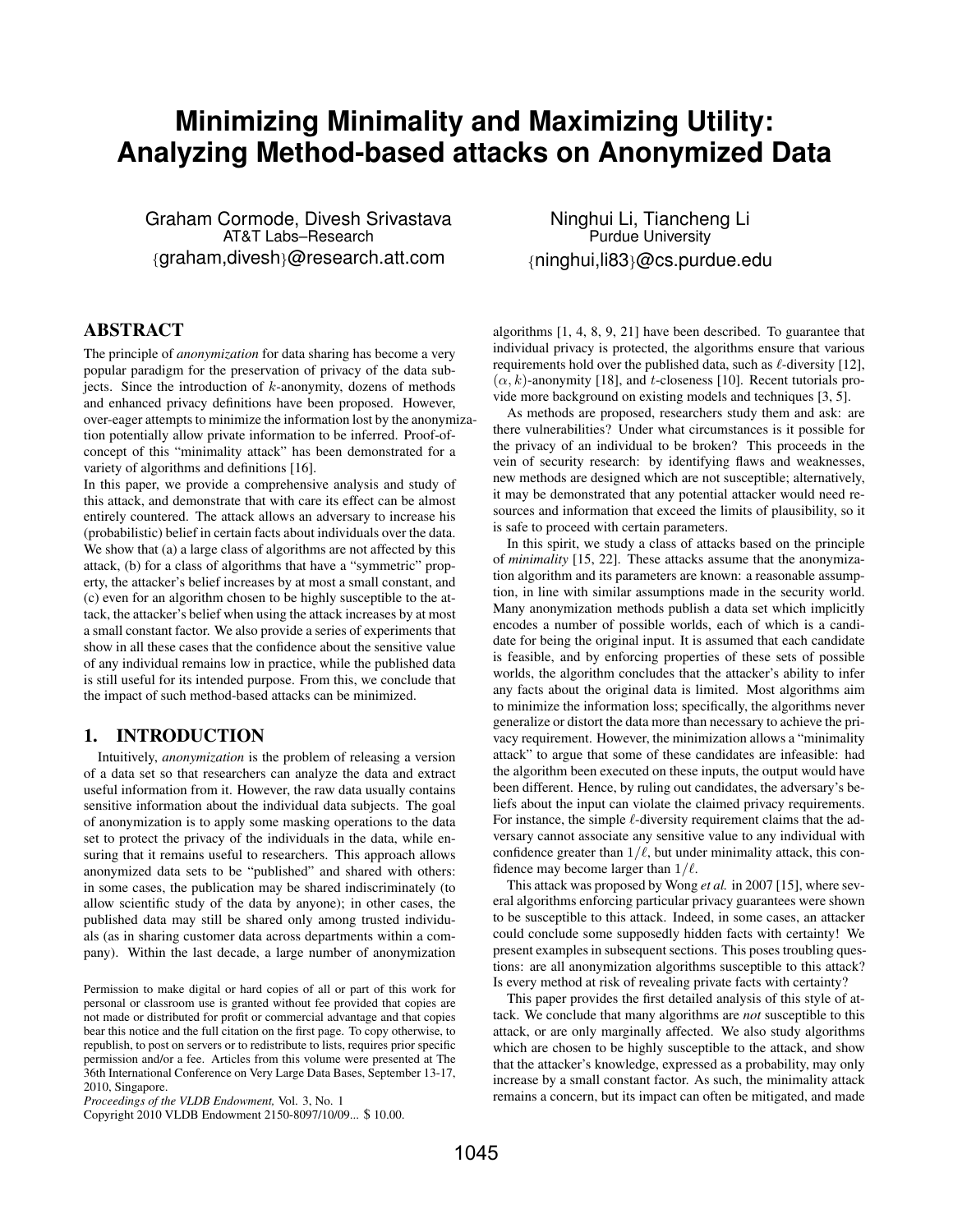effectively zero, while still retaining utility in the anonymized data.

These results do not contradict the initial observations of [15]. Our goal is not to refute prior work, but rather to refine our understanding of this attack. The examples presented in [15] consist of small tables and small privacy parameters; there, the attack leads to total revelation of sensitive values. However, our analysis shows that for larger examples, and larger parameters, the effect is less dramatic. We identify properties of algorithms which make them particularly susceptible to this attack. It is possible to make minor modifications to some algorithms to make them less susceptible.

Contributions and Organization. Background on anonymization algorithms, privacy goals, and the nature of the minimality attack is presented in Section 2. Our contributions are as follows:

We identify three properties of algorithms that make them more susceptible to this attack: being deterministic in operation, making asymmetric grouping choices, and jointly considering the identifying and sensitive attributes. To elaborate on these criteria, we consider algorithms where these properties do not hold, and show that they are not susceptible to the attack. We show that algorithms which consider only identifying attributes or sensitive attributes, such as algorithms which focus on providing  $k$ -anonymity, or the Anatomy algorithm [19] are safe from this attack. We also show that algorithms that have a high degree of symmetry in their grouping choices are virtually invulnerable by describing a class of "even-split" algorithms that include a "symmetric" version of the Mondrian algorithm [9] (Section 3).

Next, we study the limits of the minimality attack by introducing a "Greedy Grouping" algorithm which is (deliberately) highly *susceptible* to the attack: it is deterministic, asymmetric and considers identifying and sensitive attributes together to meet privacy requirements. This algorithm is vulnerable to the minimality attack; an attacker can have a confidence of sensitive values larger than  $1/\ell$  even when the table satisfies  $\ell$ -diversity. Yet, via combinatorial analysis, we show that this confidence cannot grow too large. No matter what the input data, or value of  $\ell$ , we show that the confidence after applying the minimality attack is at most  $e/\ell$ , i.e. less than 3 times the intended value. We choose to analyze the greedy grouping algorithm in this paper because it is the *most vulnerable* algorithm that we have found, it demonstrates the behaviors of minimality attacks, and it is amenable to analysis. We expect that most other algorithms are *less vulnerable* to minimality attacks. We also propose a randomized variant of the grouping algorithm, which limits the attacker's confidence further (Section 4).

To illustrate the practical impact of these insights, we experimentally evaluate the methods discussed. We compute the number of tuples susceptible to minimality attack under the (deliberately bad) greedy grouping algorithm and show that the increase in confidence is in line with the analysis. We show that adding appropriate randomization is sufficient to eliminate any increase in confidence above the  $1/\ell$  baseline, with negligible change in measured utility. Finally, we study the accuracy of answering a broad query workload on anonymized data, and show that the methods we have proposed achieve tangible utility gains over methods which do not try to improve utility while offering equivalent privacy properties, due to our theoretical and empirical privacy analysis (Section 5).

## 2. ANONYMIZATION AND MINIMALITY

The pioneering work of Samarati and Sweeney [14] was the first to alert the database community to the problems of releasing data which was supposedly stripped of identifying information, but which was vulnerable to re-identification. In their model, there is a table of data where each row contains information about an individual and each column contains an attribute; some attributes are sensitive. The goal is for the data owner to produce a modified version of the data which can be released, so that the data can be usefully studied, but no individual can be closely associated with their original sensitive values. A natural first step removes identifying information from the data, such as name or social security number. However, other parts of the data may still distinguish individuals: the non-sensitive attributes containing demographic and other information may, when taken together, uniquely identify an individual. The canonical example of health care data has patient information, attributes, and details of the disease(s) that they suffer. In this case, the "quasi-identifiers" (QI) which can identify an individual are attributes like gender, height, and postal code. With enough such attributes, many rows may be unique. Partial knowledge of a particular individual in the data could identify their record, and so recover the associated "sensitive attribute" (SA).

#### 2.1 Anonymization Tools

The database community has expended much effort in studying this model of anonymization, and in proposing methods to limit the ability of the attacker to make such inferences. The general approach is to mask the association between any particular QI and SA, via techniques of generalization, suppression and permutation:

Generalization and Suppression reduce the specificity of attributes, within a generalization hierarchy. Dates can be generalized to month or year granularity; numeric values can be coarsened to ranges; categorical values can be replaced with (implicit) sets, such as generalizing a town to its containing state or country; and so on. The complete *suppression* of a value can be thought of as "full generalization" to a generalized value "\*" meaning all possible values.

Permutation arranges rows of the data into groups, and publishes the full set of QIs and SAs in each group, but withholds the exact mapping between them. Implicitly, there is a bijection between the two sets for each group, but no further information about the mapping is published.

Generalization is usually used to generate multiple rows which have the same set of (generalized) quasi-identifiers. Whichever "recoding" method is used, most anonymization algorithms implicitly partition the input data into *groups*, and then apply recoding to make individuals in these groups indistinguishable. Indeed, it is possible to first choose a grouping and only then choose which recoding method to apply afterwards. Most existing algorithms can be thought of as such *group-and-recode* methods. Formally, let T be the original dataset so that a tuple  $t \in T$  can be represented as  $t = (t[QI], t[SA])$  where  $t[QI]$  is the QI value of t and  $t[SA]$  is the  $SA$  value of  $t$ . Then:

DEFINITION 1 (GROUP-AND-RECODE METHOD). *Given a dataset* T, a grouping of T partitions T into m groups  $\{G_1, G_2, \cdots, G_m\}$ , *so that*  $\bigcup_{i=1}^{m} G_i = T$  *and*  $\forall 1 \leq i_1 \neq i_2 \leq m$ ,  $G_{i_1} \cap G_{i_2} = \emptyset$ *. A* recoding *of* T *applies a method such as generalization or permu*tation to each tuple  $t_i$  to generate  $t'_i$ , with the intent of masking the *mapping from QI to SA values within each group.*

In addition, we say a recoding is **SA-Intact** if  $\forall i : t'_i[SA] =$  $t_i[SA]$ . In other words, it keeps the SA attribute intact and only modifies the QI attributes. In this paper, we consider SA-Intact group-and-recode methods (for arbitrary SAs i.e. categoric or numeric). This is not a limitation, since the vast majority of tabular anonymization methods (including all those considered in [15]) are in this category. Our analysis is independent of the final choice of recoding, so it applies to *all* anonymization methods in this class: the attack and our study focus on the grouping only.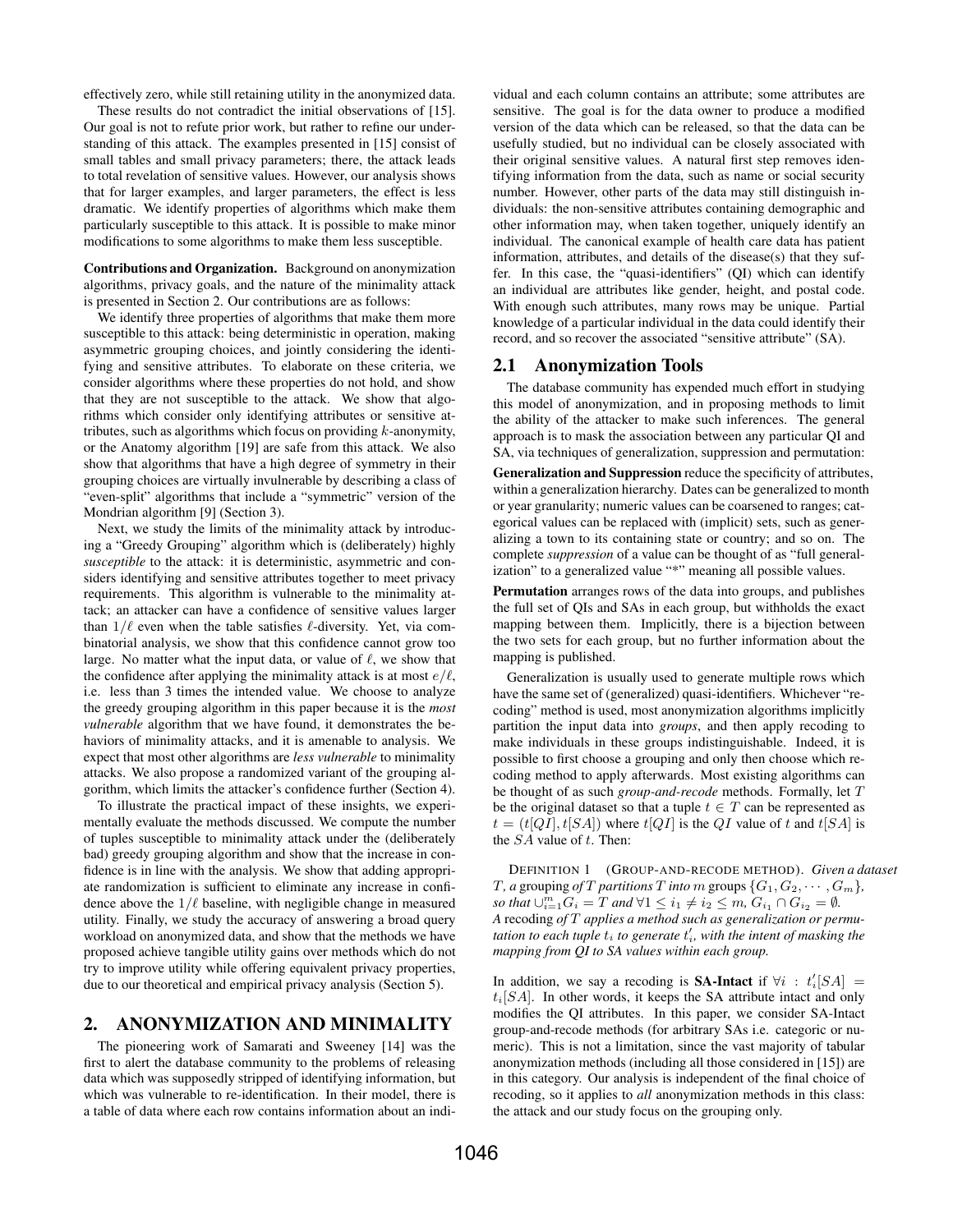## 2.2 Privacy Guarantees

We describe some privacy guarantees that have been commonly used. All view the anonymized data as a collection of groups.

k-anonymization [14] requires each group to have at least  $k$  members, to give "safety in numbers". It means that over the possible worlds, there should be only a  $1/k$  probability that a particular individual in the group is matched with a particular instance of a sensitive attribute in the group. However, if the same SA value occurs many times in the same group, the overall likelihood of any individual in the group having that value is higher than  $1/k$ , leading to more stringent requirements being posed [13, Footnote 2].

(simple)  $\ell$ -diversity [12] tries to overcome this limitation by insisting that in each group no distinct SA value occurs more than a  $1/\ell$  fraction of the time. This special case of the definition proposed by [12] is equivalent to the  $(\alpha, k)$  definition due to [18] with  $\alpha = 1/\ell$ . In some cases, only certain values of the SA are deemed "sensitive", and only these values must obey the  $1/\ell$  fraction. An extreme case is "binary"  $\ell$ -diversity, when the sensitive attribute encodes either positive or negative (e.g. whether or not someone has a particular disease), and each group should have at most a  $1/\ell$ fraction of positives. Negative values are not considered to be sensitive. This case is considered extensively in [15]. Variants based on the entropy of the SA distribution behave similarly in practice.

t-closeness [10] captures the insight that the earlier methods are ultimately concerned with ensuring that the SAs in each group are not significantly divergent from the overall distribution of the SAs. So t-closeness requires that the statistical difference between the SA distribution in a group and the global SA distribution should not be more than some parameter  $t$ . The difference may be measured with a metric like Earth Mover's Distance (EMD) which incorporates the similarity of distinct SA values.

## 2.3 Anonymization Methods

Many SA-Intact group-and-recode methods for anonymizing data have been proposed [3, 5]. Here, we present examples to focus our study. Further background and context is provided in Appendix A.

**Mondrian** [9] treats the  $d$  QIs for each row in the table as defining a point in d-dimensional space. Groups are formed by hierarchically partitioning this space. Starting from the whole dataset as a single group, the algorithm recursively picks a dimension to split the current group along, such as the widest dimension. The median along that dimension of the points in the group is used a divider, so approximately half the items fall in each new subgroup. In the *strict partitioning* case, all points from the parent group on one side of the divider are placed in one (sub)group and the rest in the other; in the *relaxed partitioning* case, points lying on the median are assigned so subgroup sizes differ by at most 1. A recursive branch halts when a group cannot be divided to achieve the privacy guarantee. [9] achieved  $k$ -anonymity by halting group splitting when it contains  $k$  to  $2k-1$  points. Subsequent adaptations adopt different conditions, such as requiring  $\ell$ -diversity of each proposed split.

**Anatomy** [19] chooses groups that meet the  $\ell$  diversity measure. It forms groups by repeatedly identifying the current top- $\ell$  (i.e. most frequent) SA values among the ungrouped rows. For each top- $\ell$  value, it picks an ungrouped row with this value at random, and forms the  $\ell$  picked rows into a new group. The process terminates when there are fewer than  $\ell$  remaining ungrouped rows, and these are assigned to existing groups while maintaining  $\ell$ -diversity. Clearly each group meets the privacy guarantee; it is proved in [19] that provided the global distribution is  $\ell$ -diverse, the remaining ungrouped rows will always have at least  $\ell$  distinct values.

Greedy Grouping (GG) is a simple anonymization algorithm that we introduce here to exemplify the minimality attack and to study its power. GG first sorts the data based on the quasi-identifiers in some fashion, chosen to make similar QIs adjacent in the ordering. The sort can be as simple as choosing a prioritization of the attributes, and doing a lexicographic sort; or more complex, such as some clustering. Starting from the first ungrouped row, the algorithm keeps adding rows to the current group until the resulting group meets a given privacy requirement (such as  $\ell$ -diversity), at which point the group is complete, and a new group is started<sup>1</sup>. GG abstracts the algorithms studied in the work of Wong et al. [15].

## 2.4 Minimality Attacks

Next we explain the rationale of minimality attack and show some examples. Given a desired privacy requirement, this requirement determines the sizes of the resulting groups, and the distribution of the sensitive values within the group. The *utility* of the resulting anonymized data then depends on how much information remains: clearly, if a lot of generalization has been performed on the data, then there is little information present in the published data. One anonymization paradigm is to try to perform the minimal amount of masking needed to provide a desired privacy goal, and hence minimize the "loss" of utility.

This minimization is precisely what the minimality attack aims to exploit. That is, the attack proceeds by using knowledge of the algorithm to infer properties of the original data, and hence of individuals in the data. This can be understood probabilistically. There are many possible unanonymized tables consistent with an anonymized table. Without further information, the statistically best strategy is to treat each of these "possible worlds" as equally likely. Minimality attacks, and other "method-based attacks", use knowledge of the algorithm to eliminate (or reduce the likelihood of) some of these possible worlds: essentially, they can say "running the algorithm on this input would not give the same output, therefore it could not be the original data". The elimination of possibilities can raise the attacker's belief in certain events (e.g. some individual having a particular disease), which may break the desired privacy requirements. Examples of the attack are shown in Appendix B and [15]: these show the vulnerability of GG in particular to minimality attack for a variety of privacy guarantees.

These examples suggest that the minimality attack can be very powerful: for some entities, the anonymization could be completely undone. Are many anonymization algorithms hopelessly vulnerable to this attack? In fact, through our subsequent analysis, we will show that this is *not* the case, and that we can quantify the (limits of) the strength of the minimality attack. In the examples in Appendix B, the damage comes in part because the chosen parameter  $\ell = 2$  was so small. In more realistic examples, larger values of  $\ell$ are used. There, the attack results not in complete revelation of sensitive values, but rather in elevated probabilities of certain values, which we are able to bound mathematically and empirically.

Formally, in the minimality attack, the attacker is pessimistically assumed to have knowledge of (1) the QI values of all tuples in the data, (2) the anonymization method used  $A$  (including the parameters), and (3) the anonymized data  $D$ . The goal of the adversary is to infer SA values for a QI value, and the effectiveness of the attack is measured based on this ability.

DEFINITION 2 (MINIMALITY ATTACK). *The minimality attack occurs when conditioning on* A *increases the posterior belief in a particular QI value being associated with a particular SA value, i.e.*  $Pr[t|SA] = s|A, D] > Pr[t|SA] = s|D|$ *.* 

<sup>&</sup>lt;sup>1</sup>For simplicity, we choose to ignore any tuples which remain after this process, which only makes the GG more vulnerable to attack.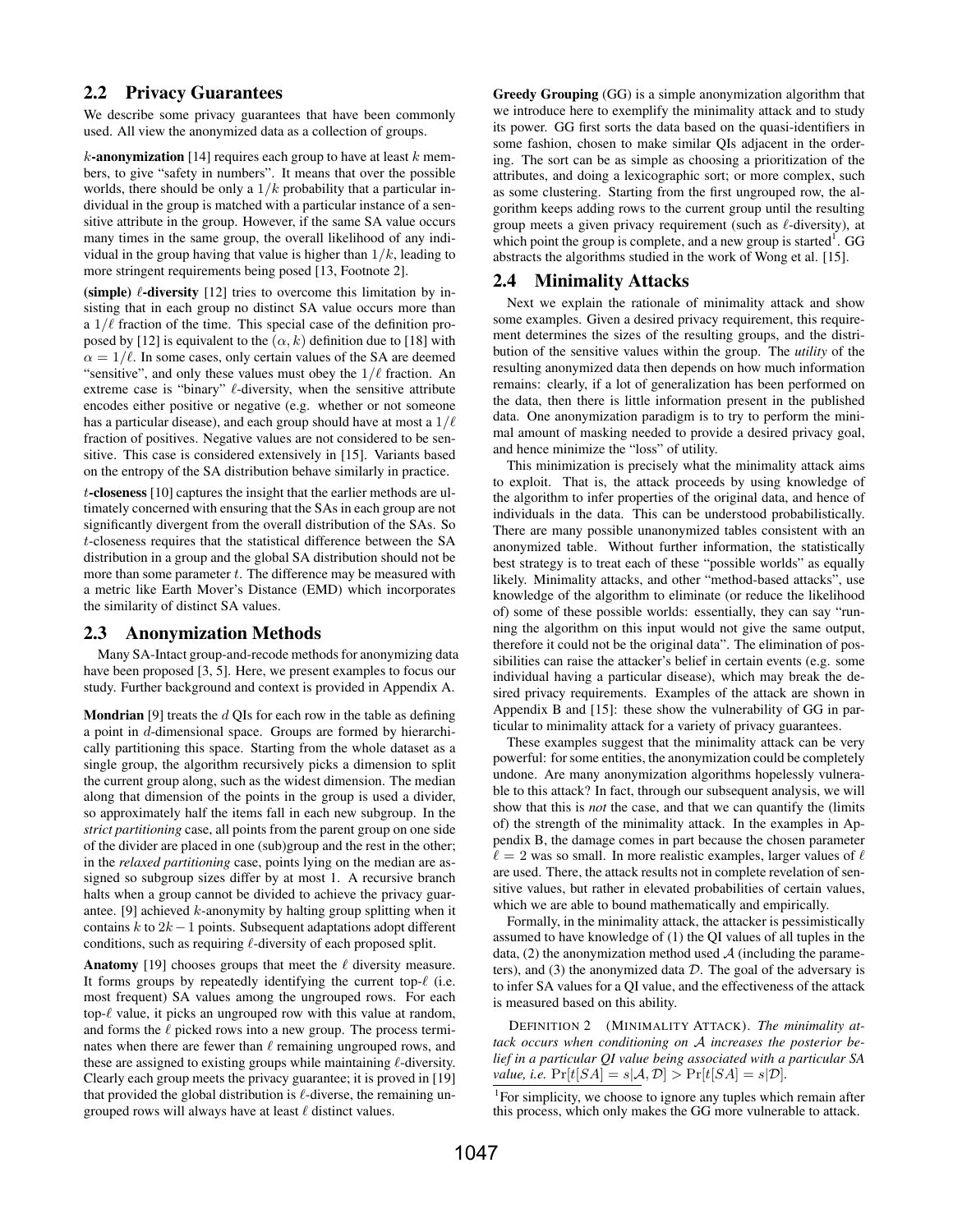# 3. ANALYSIS OF MINIMALITY ATTACK

Studying the minimality attack in different settings, we abstract three properties of methods which are vulnerable to this attack:

1) *Deterministic Behavior.* The action of the anonymization algorithm is primarily deterministic, which allows the attacker to work back from the published data and reason about which inputs were possible, as in the examples of Appendix B.

2) *Asymmetric Group Choices.* A key step in the attacker's inference is often to look at a group, and reason that the decision to merge several smaller groups (or not to split a larger group) was much more likely to have been caused due to the violation of a diversity constraint in a particular group. For the example in Figure 6(b), it was argued that the larger group could not have violated diversity no matter how the sensitive values were allocated, so this violation must have taken place in the smaller group.

3) *Consideration of QIs and SAs together.* The goal of publishing the data is typically to separate the QIs and SAs so that the attacker is unable to restore the exact mapping between any of them with high confidence. Algorithms which consider these values together potentially leak information about the original mapping by their choices in what to group together.

#### 3.1 SA-only methods

First, we study the impact that the minimality attack can have on methods which choose a grouping of the rows of the data as a function of the sensitive attributes *only*. Formally,

DEFINITION 3 (SA-ONLY METHOD). *An anonymization method* is SA-only *iff given two datasets*  $D$  *and*  $D'$  *with*  $|D| = |D'|$  *that have the same SA values for each tuple, the method (with the same random choices) outputs the same grouping for D* and *D'*.

CLAIM 4. *Methods which choose an SA-Intact grouping based on sensitive attributes alone are safe from the minimality attack.*

This and all other proofs are deferred to the Appendix. To understand this claim, consider such a method: the Anatomy algorithm as described in Section 2 forms the ungrouped rows into groups based on their sensitive attributes alone, ensure that there is a diverse mix of SA values in each group. In particular, among rows which share the same SA value, the algorithm picks one at random. So there is no "minimizing" at work here, and as a result, there is nothing for the attacker to rule out.

A second example is the permutation based method of Koudas et al. [7]: this method forms groupings of data with a single numeric SA, and tries to ensure that all rows in the group have similar SA values, but not too narrow a range. Here, there is some attempt at minimizing, to ensure that the range of the SAs is not too much larger than the minimum required. However, the minimality attack does not apply here either, since the choice is over the SAs only, and the same argument about interchanging the QIs above still applies.

Given this observation, one might ask, why not simply stick to algorithms such as Anatomy which are invulnerable to minimality attack? The reason is that in many settings, the utility of anonymized data is limited. In particular, the Anatomy approach alone, which makes no effort to provide utility sometimes yields unsatisfactory results. There is no correlation between QI values that are chosen to form a group, which leaves more uncertainty for query answering. In contrast, the GG algorithm gives groups with QIs that are similar to each other under the initial sort ordering. Thus a query which, say, selects a subset of rows based on QI, is likely to select many groups in their entirety. This reduces uncertainty in the query answer, making such groupings much more useful.

SA-only methods can improve the utility of the published data by dividing large groups into smaller ones. A method which performs



Figure 1: Example even-split partitioning

an initial grouping based on both QI and SA information may result in some large groups to ensure a guarantee such as  $\ell$ -diversity. Executing an SA-only method on these large groups can guarantee that the privacy guarantee is upheld, and that the resulting groups are as small as possible. For example, provided a group is  $\ell$ -diverse, executing the Anatomy algorithm on the group partitions it further in groups of size (approximately)  $\ell$ , each of which is  $\ell$ -diverse. We refer to this technique as "Anatomization of large groups".

This discussion of SA-only methods applies equally to the case of QI-only methods—that is, methods which only inspect the QI attributes to determine the grouping. These are not susceptible to minimality attacks for the same reasons: we can permute the SAs anyhow and still achieve the same grouping. However, such methods can only give weak privacy guarantees such as  $k$ -anonymity (which depend only on the QIs)—they cannot guarantee  $\ell$ -diversity or t-closeness, since that would require inspecting the SAs. As such, they may be of less interest.

#### 3.2 Symmetric Methods

The two examples of the minimality attack in Appendix B both relied on an *asymmetry* in the group formation. For greedy grouping, the lexicographical ordering of the data meant that the presence of a larger group could be attributed to the *first* group that was considered; for Mondrian, the strict partitioning resulted in asymmetric group sizes, so only one of them could have prevented the split into smaller groups. Next, we show that by enforcing stronger symmetry conditions on the set of groups considered by an anonymization algorithm, it is possible to effectively prevent minimality attacks.

We define an *even-split algorithm* as one that considers a set of possible groupings over a given data set based on recursively partitioning the data into groups based on properties of the QIs. The requirement on the group sizes is that all child groups of any group must differ in size by at most 1 item. The algorithm searches over this space of possible groupings, and outputs a partitioning of the input data into groups from this hierarchy which satisfies a chosen privacy requirement ( $k$ -anonymity,  $\ell$ -diversity,  $t$ -closeness etc.). Figure 1 shows an example recursive partitioning that might be considered by an even-split algorithm. Nodes denote possible groups, and the number in each node denotes the number of entities within the possible group. Hence, the whole data set consists of 54 entities, which at the top-level can be split into two groups of size 27. The highlighted nodes indicate a possible grouping that may be output by the algorithm: the input is published as six groups, of size 6, 7, 14, 9, 9 and 9 respectively.

We argue that however the grouping is chosen, and whatever method is used to search for the groupings, any such even-split algorithm is not vulnerable to a minimality attack. The insight is that the resulting grouping is sufficiently symmetrical to eliminate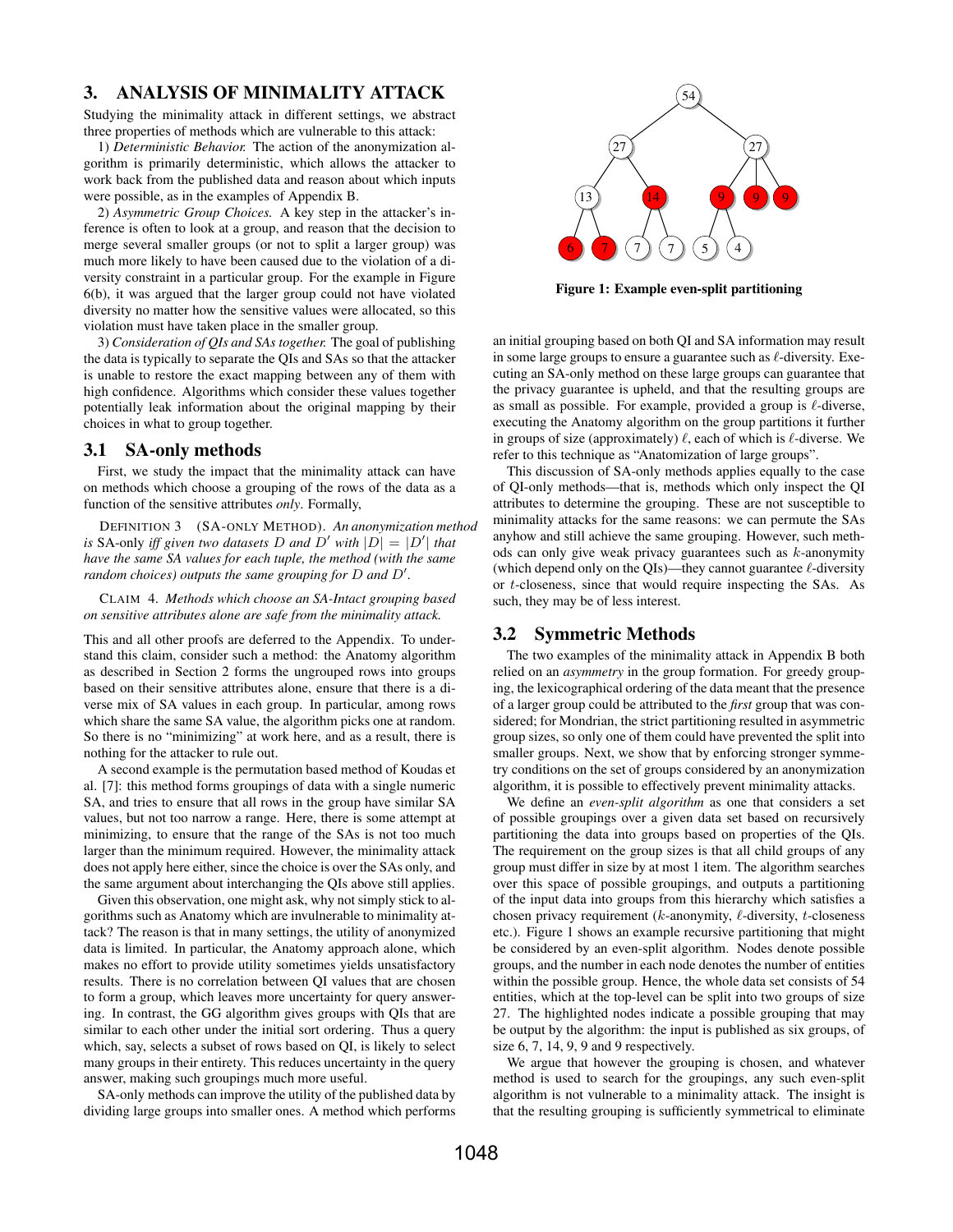**Input:** a microdata table T and a parameter  $\ell$ **Output:** a set of groups  $\{G_1, ..., G_p\}$  so that  $\{G_1, ..., G_p\}$ partitions of T and each  $G_i$  ( $1 \le i \le p$ ) satisfies  $\ell$ -diversity. 1. Order tuples in  $T$  and partition them into buckets of size  $\ell$ . 2. Let  $T = \bigcup_{i=1}^{n} b_i$  where each bucket  $b_i$  has  $\ell$  tuples. 3.  $Q = \{b_1, b_2, \cdots, b_n\}, i = 0.$ 4. while  $Q \neq \emptyset$ 5.  $\leftarrow i + 1$ , remove the first bucket b from  $Q, G_i = b$ 6. while  $G_i$  does not satisfy  $\ell$ -diversity

7. remove the first bucket b' from  $Q, G_i = G_i \cup b'$ 

Figure 2: Greedy Grouping Algorithm with  $\ell$ -diversity

any possibility of inference. For  $k$ -anonymity, this follows immediately from the discussion above, since the grouping considers only QIs. We prove this claim for (simple)  $\ell$ -diversity; other variations of  $\ell$ -diversity have similar analyses.

THEOREM 5. *Given the output of an even-split algorithm, knowledge of the algorithm used and possible QI groups considered, the adversary's belief in the probability of any item in* any *possible group taking a particular sensitive value is at most*  $1/(\ell - \frac{2}{3})$ .

Application to Mondrian. The Mondrian algorithm fits the pattern of considering hierarchical binary splits of the input data and accepting splits which meet a privacy requirement. As observed, when the partitions are "strict", the algorithm is vulnerable to the minimality attack (see the example in Figure 6(b) and also [16]). But when the partitions are "relaxed", the even-split property can be enforced. Following the above analysis, this version of the algorithm is effectively immune to the attack! This gives an unexpected dichotomy: a seemingly minor implementation choice has significant impact on the susceptibility to attack.

Symmetric Grouping Algorithm (SG). To compare to the greedy grouping algorithm, we define an alternate approach based on the even-split paradigm. The SG algorithm is described in detail in Appendix C.3. It is also effectively immune to the minimality attack.

#### 4. ANALYSIS OF GREEDY GROUPING

We analyze the impact of minimality attacks on the permutationbased algorithm, Greedy Grouping (GG) with binary  $\ell$ -diversity.

#### 4.1 Formal Definition of Greedy Grouping

We comment on the operation of the greedy algorithm. From the  $\ell$ -diversity requirement, each group must have size at least  $\ell$ . Moreover, since each sensitive attribute must have an integral number of occurrences, the size of each group must be a multiple of  $\ell$ . Suppose to the contrary that the algorithm produced a group of size  $c\ell + i$  for some  $j < \ell$ . Then there can be at most c occurrences of any sensitive value in the group. But then the algorithm could output only the  $c\ell$ -sized prefix of the group and still meet the diversity requirement. As a result, we break the input relation into "buckets" of size  $\ell$ , as each group is formed from the union of such buckets.

Formally, GG is shown in Figure 2, using this terminology. The algorithm takes a microdata table T and a parameter  $\ell$  as input, and outputs a set of groups  $G_1, G_2, \cdots, G_p$  such that  $\{G_1, G_2, \cdots, G_p\}$ is a partition of table T, the sensitive values in each group  $G_i$  $(1 \leq i \leq p)$  are randomly permuted, and each sensitive value in each group occurs with relative frequency at most  $1/\ell$ .

The algorithm starts by partitioning the tuples in  $T$  into buckets of size  $\ell$  (line 1-2). Let the buckets be  $\{b_1, b_2, ...\}$ . The initial grouping preserves data utility by grouping tuples with similar  $QI$ values in the same bucket. Then the algorithm iteratively generates the groups  $\{G_1, G_2, ..., G_p\}$  (line 4-8). Specifically, to generate  $G_i$  $(1 \le i \le p)$ , starting from the first remaining bucket, the algorithm chooses to merge it with the next bucket until the merged group satisfies  $\ell$ -diversity (line 5-8). There may not be enough buckets and the last group may not be  $\ell$ -diverse; if so, we choose to remove it from consideration for simplicity.

#### 4.2 Properties of Greedy Grouping

We analyze the increased probability with which the attacker can associate particular SAs with particular QIs. As each group is generated independently from the others, it is sufficient to analyze a single group at a time. If the group contains only  $\ell$  items, there is no information for the attacker to use, so instead suppose that this group has been formed by merging together  $m > 1$  consecutive buckets under the initial ordering. We write  $G_{1,i} = \bigcup_{j=1}^{i} b_j$  for  $1 \leq i \leq m$  to denote the concatenation of the first i buckets. Thus group G can be written as  $G_{1,m} = \bigcup_{j=1}^{m} b_j$ . Since each bucket is of size  $\ell$ , the size of G is m $\ell$ . Let  $f(G)$  be the fraction of (positive) sensitive values in a group G. Because  $G_{1,m}$  satisfies binary  $\ell$ -diversity, we have

$$
f(G_{1,m}) \le \frac{1}{\ell} \tag{1}
$$

By minimality, the adversary infers that for  $1 \le i \le m - 1$ ,

$$
f(G_{1,i}) > \frac{1}{\ell} \tag{2}
$$

In particular, since the first bucket of size  $\ell$  is not sufficiently diverse,  $f(G_{1,1}) \geq 2/\ell$ . Meanwhile, by the greedy nature of the algorithm, the last bucket  $b_m$  must be  $\ell$ -diverse, i.e. it contains at most a  $1/\ell$  fraction of positive sensitive values. Without additional knowledge, the adversary has to believe that all records in the same bucket share the same probability of having a given sensitive value. Let  $p(b)$  be the probability that the adversary associates with records in bucket *b* having a positive sensitive value.

Without taking the minimality attack into consideration, the adversary's knowledge is limited to (1). In this case, for any bucket  $b \in G_{1,m}$ , we have  $p(b) = f(G_{1,m}) \leq 1/\ell$  and the confidence of making any association between a record and a sensitive value is thus bounded by  $1/\ell$ . But when the minimality principle is applied, in addition to  $(1)$ , the adversary also has  $(2)$  for all i. These inequations imply more about  $p(b)$ , and when  $p(b) > 1/\ell$  for some bucket b, the minimality attack has succeeded. The goal of our analysis is to *calculate* the adversary's belief  $p(b)$  and examine how much larger  $p(b)$  can become with this knowledge.

Our main theorem guarantees that  $p(b_i) < e/\ell$  for any  $1 \le i \le$  $m$ . In other words, the adversary's confidence in associating any sensitive value to any record is bounded by  $e/\ell$ . The full analysis is presented in Appendix D, from which we conclude:

THEOREM 6. *For any output group*  $G_{1,m}$ ,  $p(b_i) < \frac{e}{\ell}$ .

This bound is somewhat tight: for a group with  $m = 2$  we have that  $p(b_1) = 2/\ell$ , and as m increases this approaches  $e/\ell$  in the limit.

Extension to other privacy guarantees. Theorem 6 applies the specific case of binary  $\ell$ -diversity. However, it is plausible that the same guarantee holds for related formulations of  $\ell$ -diversity: we argue that the worst case for simple  $\ell$ -diversity is when there is a single frequent sensitive value within a group, and all other values are unique or non-sensitive. If this is the case, then the same analysis applies to this case, and leads us to the same conclusion, that the worst case is  $e/\ell$  confidence. Indeed, our experimental study shows that this  $e/\ell$  guarantee holds in practice for such a privacy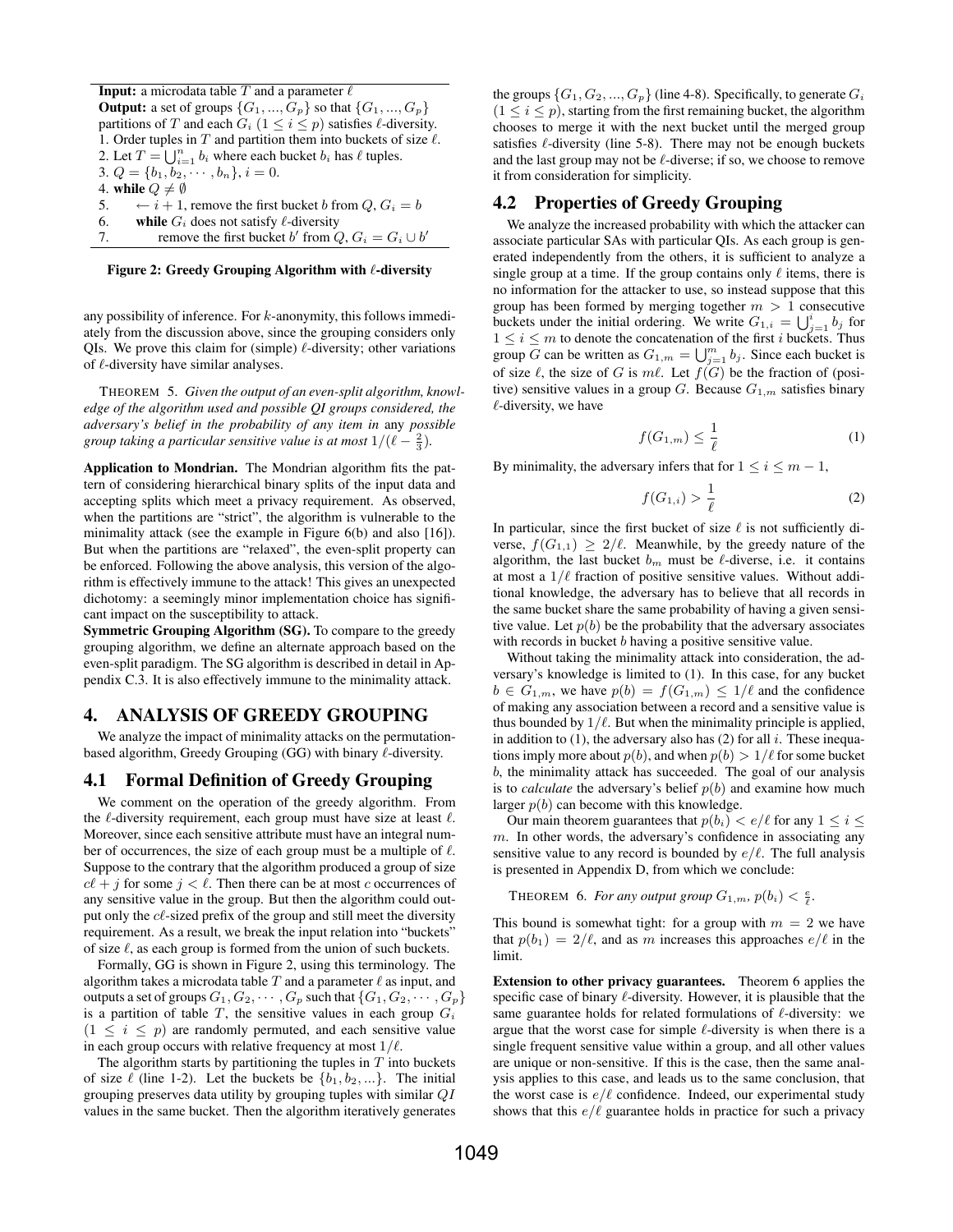|                          | Attribute             | Type        | # of values |
|--------------------------|-----------------------|-------------|-------------|
|                          | Age                   | Numeric     | 74          |
| 2                        | Workclass             | Categorical |             |
| $\overline{\mathcal{R}}$ | Education             | Categorical | 16          |
| 4                        | <b>Marital_Status</b> | Categorical |             |
| 5                        | Race                  | Categorical |             |
|                          | Gender                | Categorical | າ           |
|                          | Occupation            | Sensitive   | 14          |

Table 1: Description of the *Adult* dataset.

guarantee. Similarly, we could ask how an algorithm like GG performs when the privacy guarantee is  $t$ -closeness. This requirement is less amenable to analysis; hence we study it experimentally.

#### 4.3 Randomized Choice Methods

We have argued that deterministic operation is an important factor in allowing a minimality attack (also assumed in the definitions of [22]). In this section, we study how random choices affect the level of disclosure. Merely incorporating arbitrary randomization is not sufficient to prevent attacks. Consider augmenting an existing (vulnerable) anonymization method by tossing a fair coin to determine whether to publish the output of the algorithm, or to publish nothing. Then, conditioned on some results being published, the adversary can still perform the attack on them. More realistically, consider a method which merges two groups together into a larger group either when it is forced to do so to satisfy a privacy guarantee, or also when a low-probability event occurs. The intention is that the adversary should be unable to deduce whether the merger was "forced", or if it was "voluntary". However, if the random event is very low probability, then an attacker's belief may be that it was much more likely to be a forced merger.

Consequently, we still need to carefully analyze randomized algorithms to bound the overall vulnerability. In particular, we define and study a randomized version of GG. The analysis shows that while indiscriminate randomization is not a universal cure, applied carefully it can reduce the effect of minimality attacks.

Randomized Greedy Grouping Method (RGG). Informally, the main difference is that given a partial group  $G_i$ , we may randomly choose to add the next bucket  $b$  to the group, rather than always closing the group as soon as it meets the privacy guarantee. More formally, we modify the algorithm presented in Figure 2, by changing the condition in line 6 to be if either  $G_i$  does not satisfy  $\ell$ diversity *or* if a random event with probability *p* occurs. The output of the algorithm is the same as before: a collection of groups, where the QI values and SA values in each group are presented, without any further description of how they are related. As in GG, we can optionally apply "anatomization" to reduce the group sizes.

THEOREM 7. *For any output group*  $G$ ,  $p(b_1) \in (1/\ell, e/\ell)$ *.* 

For  $p = 0$ , this gives the upper bound of  $e/\ell$ . As we increase p, the aim is to reduce this bound progressively. However, we cannot guarantee that this will always work: as noted above, the attacker's belief depends on the likelihood of merges being forced. In some cases, even with  $p = 1$ , the (worst-case) bound remains close to  $e/\ell$ . Hence, we study the power of this method empirically.

#### 5. EXPERIMENTS

We now empirically evaluate the various methods that we have discussed, including (1) SA-only methods (Anatomy); (2) symmetric methods (SG); (3) asymmetric methods (GG); and (4) randomized methods (RGG). We first study the power of minimality attacks on the vulnerable methods, and then go on to compare the utility provided by each method for answering queries. Throughout, we use permutation as the recoding method, as this is observed to have better utility than generalization/supression.

As with prior work on anonymization, we used the Adult dataset from the UC Irvine machine learning repository [2], comprised of data collected from the US census<sup>2</sup>. Tuples with missing values are eliminated, leaving a total of 45222 valid tuples. We use seven attributes of the fifteen attributes in the data, as described in Table 1. We pick "Occupation" as the sensitive attribute, which contains 14 values. We designate 2 of the 14 values ("Tech-Support" and "Craft-Repair") as the (positive) sensitive values.

#### 5.1 Privacy Risks

We ran experiments with GG and RGG to establish the increase in the attacker's confidence in practice. The privacy risks of the published grouping are computed via Monte Carlo sampling, as follows. Given the published data, unifomly at random create an assignment of the sensitive values to the tuples<sup>3</sup>. Reject those assignments on which the (deterministic) algorithm would not produce the published grouping: (i.e. use the minimality principle). Over non-rejected assignments, the privacy risk is the largest probability of a sensitive value in any of the buckets forming any group.

Figure 3(a) shows the fraction of tuples that are vulnerable to minimality attacks with  $\ell$ -diversity as the privacy model in GG (i.e., they have a probability of above  $1/\ell$  under minimality attacks). The two bars show the effect of setting "Tech-Support" and "Craft-Repair" as the SA in turn. In all cases, the fraction of vulnerable tuples is quite small (in most cases below 10%), and tends to increase with  $\ell$ : this may be because when a group is deemed vulnerable, more tuples are involved.

Figure 3(b) shows the maximum privacy risk among all vulnerable groups, shown as a multiple of  $1/\ell$ . Our analysis argues that this should be at most  $e$ ; and at least 2 if any bucket is unsafe. Figure  $3(b)$  shows that indeed this multiple ranges between 2 and  $e$ : when  $\ell = 6$ , for instance, the maximum privacy risks for the two sensitive values are 2.52 and 2.70, respectively.

Figure 3(c) and Figure 3(d) show the results when the privacy guarantee used in the algorithm is  $t$ -closeness. Figure  $3(c)$  shows that the fraction of tuples vulnerable to minimality is low: about  $2\%$  at most in our experiments. The trend is increasing as t decreases (also corresponding to a stronger privacy guarantee and larger groups). Figure 3(d) shows the maximum privacy risk in terms of the actual distance between the probability distribution in a group and that in the overall table. The actual distance is at most twice the  $t$  value in all experiments, suggesting that the privacy breach for minimality attacks for this measure is also bounded.

#### 5.2 Randomized Methods

Our next experiments show that RGG, which adds randomization, can effectively prevent minimality attacks (the number of vulnerable tuples reduces significantly) without much reduction of data utility. We evaluate the privacy risks of the randomized choice algorithms using different probability values of  $p = 0, 0.2, 0.4, 0.6, 0.65$ . Figure 4 shows the results for RGG under  $\ell$ -diversity with  $\ell = 6$ . Figure 4(a) shows that the fraction of vulnerable tuples decreases quickly as  $p$  increases. Setting  $p = 0.6$  is sufficient to ensure that no groups are vulnerable with respect to "Tech-Support"; increasing to  $p = 0.65$  makes all groups safe for both sensitive values. Figure 4(b) shows that the maximum privacy risk (as a multiple of  $1/\ell$ ) reduces quickly as p increases. When  $p = 0.6$ , no group

 $2$ Results on other data were similar, and are omitted for brevity

<sup>&</sup>lt;sup>3</sup>This effectively applies a uniform prior to the possible worlds; other priors are of course possible [6]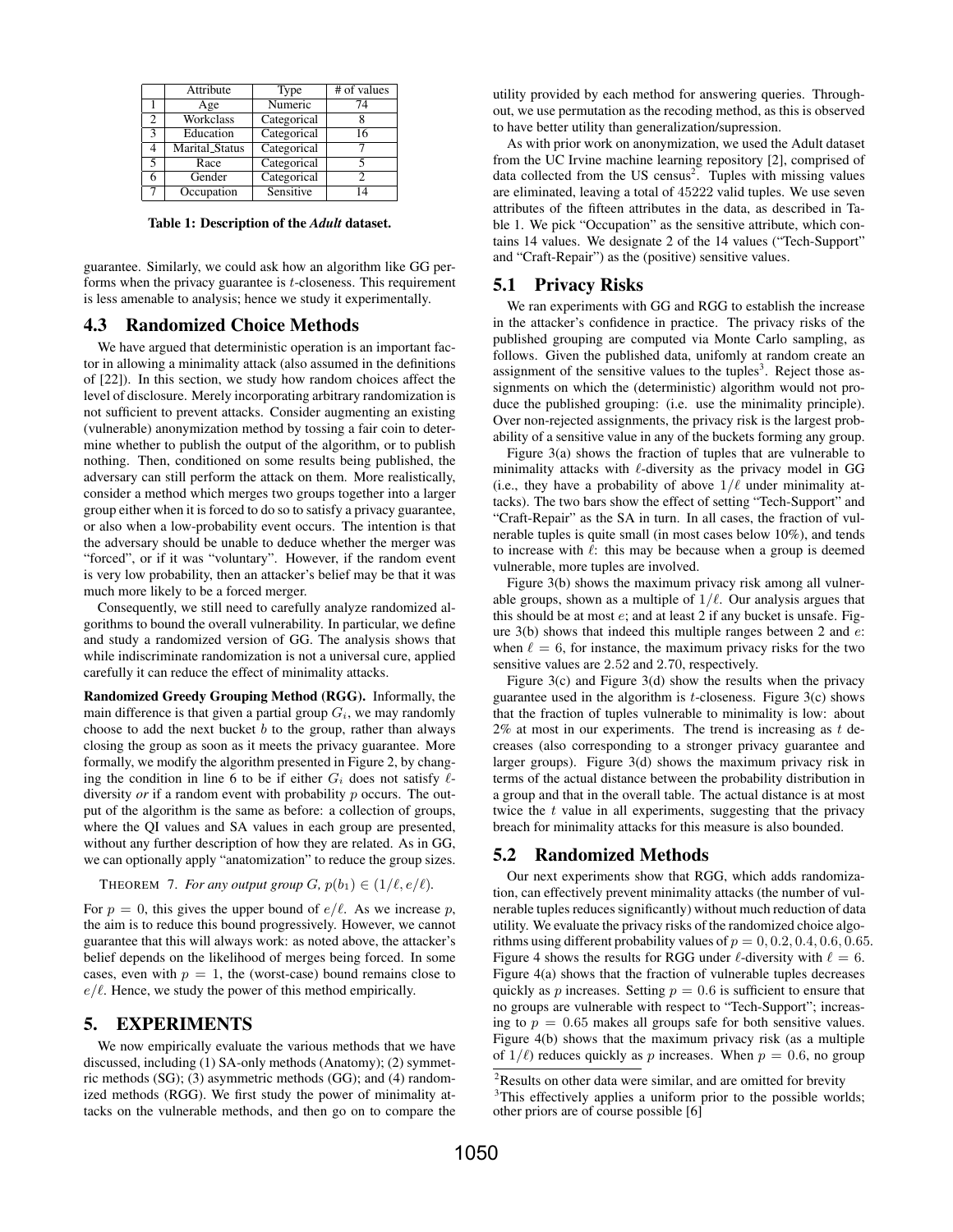

Figure 3: Privacy risks of minimality attacks



Figure 4: Effectiveness of random choice methods

is vulnerable to "Tech-Support" and the maximum privacy risk for "Craft-Repair" is reduced to  $1.37/\ell$ . When  $p = 0.65$ , the maximum privacy risk is reduced to  $1/\ell$ , i.e. the anonymized data is safe from the minimality attack.

Figures 4(c) and 4(d) show that adding randomization does not significantly affect data utility. Figure 4(c) shows that the average group size does not increase by very much. Note that if a random event occurs with probability  $p$ , the expected number of times before a failure is expected is  $1/(1-p)$ . Hence, if a group remains safe as more buckets are randomly added, then we expect  $1/(1-p)$ new buckets to be added after it has met the privacy requirement. More critically, the average relative error (shown in Figure 4(d)) does not grow much as  $p$  is increased; (more details on this evaluation are in the next section). Taken together, these results suggest that careful use of randomization can defuse the minimality attack without sacrificing utility.

#### 5.3 Aggregate Query Answering

Our final experiments address utility by measuring the accuracy of query answering on the anonymized data. All methods are configured to offer the same level of privacy after accounting for minimality, equivalent to  $\ell$ -diversity. We evaluated utility of the anonymized data for aggregate query answering, as in prior work [19, 11]. We show results for "COUNT" queries where the selection predicate involves the SA, as in [19], of the form:

SELECT COUNT(\*) FROM Table

WHERE  $v_{i_1} \in V_{i_1}$  and  $\ldots v_{i_d} \in V_{i_d}$  and  $s \in V_s$ 

where  $v_{i_j} (1 \leq j \leq d)$  is the QI value for attribute  $A_{i_j}$ ,  $V_{i_j} \subseteq D_{i_j}$ where  $D_{i_j}$  is the domain for attribute  $A_{i_j}$ , s is the SA value and  $V_s \subseteq D_s$  where  $D_s$  is the domain for the sensitive attribute S.

A query predicate is characterized by: (1) the predicate dimension  $qd$  and (2) the query selectivity sel. The dimension  $qd$  indicates the number of quasi-identifiers involved in the predicate. The selectivity sel indicates the number of values in each  $V_{i_j}$ ,  $(1 \leq$ 

 $j \leq qd$ ), where the size of  $V_{i_j}$ ,  $(1 \leq j \leq qd)$  is randomly chosen from  $\{0, 1, ..., sel|D_{i_j}|\}$ . For each parameter setting, we tested a set of 1000 queries. Relative error is computed for each query in the standard way, as the absolute difference between the true and estimated values for each query, scaled by the true value; we show the average relative error (ARE) over the set of queries.

We compare the methods GG, RGG, SG, and a baseline method which simply releases two independent tables, one containing all QI attributes and one containing the sensitive attribute. Since the RGG method with  $p$  chosen to eliminate the minimality attack always performed better than GG with the group size set to  $e\ell$  (also sufficient to eliminate minimality), we report results for RGG only. We show the impacts of "anatomization" on all methods: using Anatomy to partition a large group into smaller groups, each of which satisfies  $\ell$ -diversity. Therefore, we have RGG(Ana), SG(Ana), Base(Ana) corresponding to the three anatomized methods  $4$ .

Figure 5(a) shows ARE as a function of query dimension and Figure 5(b) shows ARE as a function of query selectivity. In all experiments, RGG has smaller ARE than SG and the baseline, and this relative ordering holds whether or not we perform anatomization. The experiments also show that ARE decreases when query dimension increases and when query selectivity increases (both of which effectively eliminate more tuples from consideration). Anatomization reduces ARE: breaking a large group into smaller ones still satisfies privacy with a substantial improvement on data utility.

Two characteristics that a grouping method should satisfy in order to have better data utility are: (1) the average group size should be small and (2) the quasi-identifier values in a group should be similar. When both conditions hold, it is more likely that either all tuples or none of the tuples in a group satisfy the query predicate. Thus there is less uncertainty in the answer, reducing estimation error and so improving utility. As groups grow larger or more disparate, it is less likely that we have this "all or nothing" feature.

 ${}^{4}$ Base(Ana) is equivalent to the original Anatomy algorithm [19].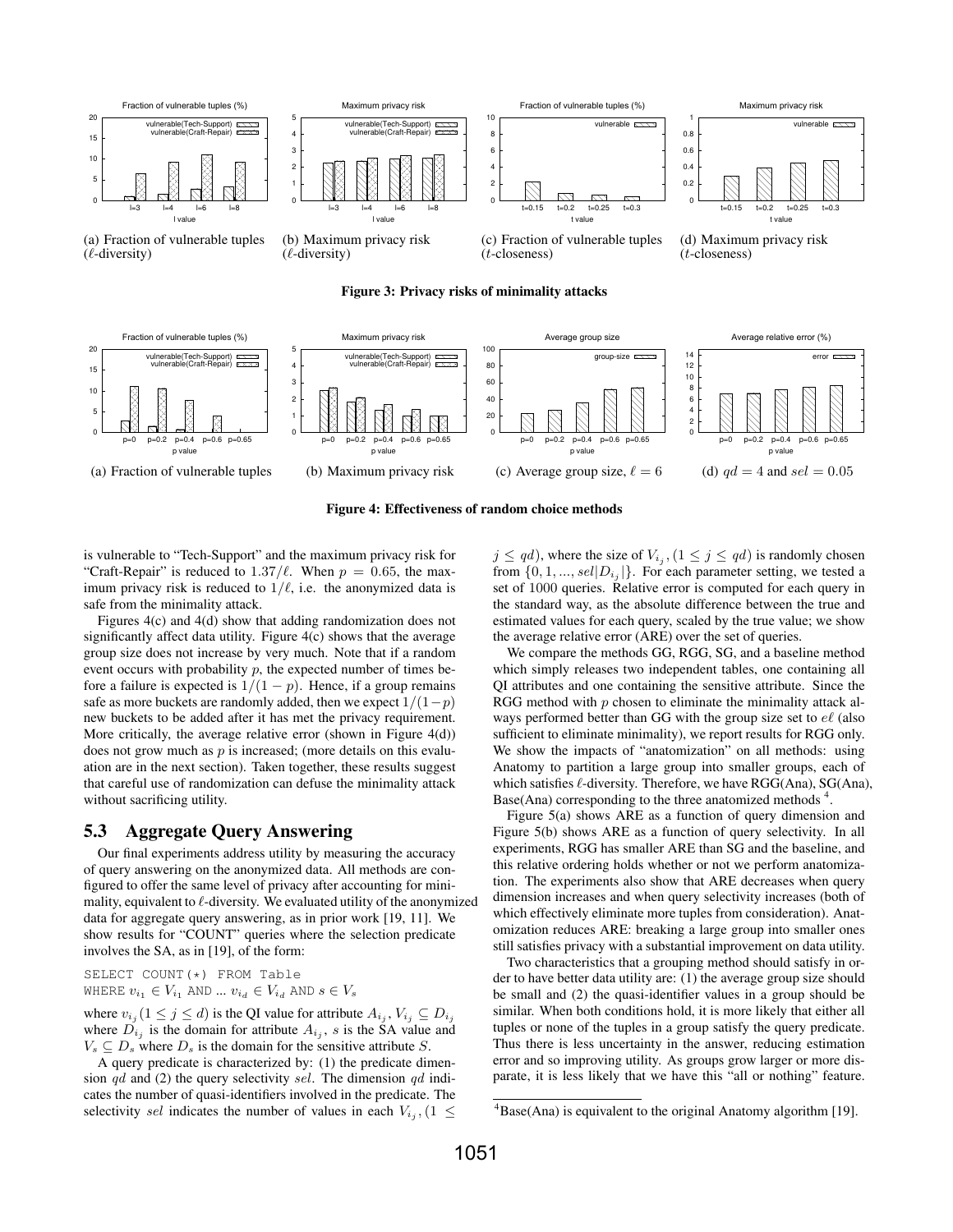

Figure 5: Aggregate Query Answering

Before anatomization SG has a somewhat larger average group size than RGG. The experiments in Figures 4(c) and 4(d) showed that although the RGG group size is somewhat larger than  $\ell$ , the clustering of QI values in the group is effective at keeping the relative error low. But after anatomization, the baseline and RGG methods have similar group sizes, very close to  $\ell$ , indicating that group size alone is insufficient to determine utility. SG has slightly larger group size, but still less than  $2\ell$ .

Intuitively, if each group is representative of the overall table (i.e., the SA distribution in each group and in the overall table are similar), then the baseline method "Base" would work well. We partition the 1000 queries into two sets of the 100 queries which show the most correlation. That is, we take queries where the true count is much larger (smaller) than if we treat the attributes as uncorrelated and simply estimate based on multiplying selectivities, as the negative (positive) queries. Figure  $5(c)$  and Figure  $5(d)$  show the results for varying  $qd$  values and sel values, respectively. They show that both errors decrease with increasing qd and sel values. Moreover, we see that RG often achieves half the error of the baseline methods, indicating that we can defeat minimality and still obtain greater utility.

# 6. CONCLUSIONS AND FUTURE WORK

We have seen that with careful analysis it is possible to bound or even eliminate the impact of minimality attacks which exploit knowledge of the anonymization method. This is not to say that this attack can be brushed aside entirely: for example, we saw an algorithm (Mondrian) where a seemingly minor implementation choice (whether to use a strict or relaxed grouping) makes all the difference in whether the attacker has a higher chance of finding the sensitive value of some tuples. Other algorithms which share the danger signs identified (lack of symmetry, determinism, choices based on both QI and SA values) remain vulnerable. For example, the well-known Incognito algorithm [8], when combined with an  $\ell$ diversity condition, is easily shown to be susceptible for examples like those shown here and in [15].

Nevertheless, our understanding of this style of attack is much advanced. It remains to bring this insight to bear on other combinations of algorithms and privacy requirements. Our focus, in line with the bulk of the anonymization literature, has been on methods dealing with data represented within a table. However, there is much recent interest in also handling other forms of data, such as set-valued (representing transactions) and graph-structured (representing social-networks) [3]. Algorithms in these domains are also concerned with minimizing information loss, and so are potentially vulnerable to attack; we believe that similar analytic methodologies will quantify exactly how damaging these attacks may be.

#### 7. REFERENCES

- [1] G. Aggarwal, T. Feder, K. Kenthapadi, R. Motwani, R. Panigrahy, D. Thomas, and A. Zhu. Anonymizing tables. In *ICDT*, pages 246–258, 2005.
- [2] A. Asuncion and D. Newman. UCI ML repository, 2007.
- [3] G. Cormode and D. Srivastava. Anonymized data: generation, models, usage. In *SIGMOD*, 2009.
- [4] B. C. M. Fung, K. Wang, and P. S. Yu. Top-down specialization for information and privacy preservation. In *ICDE*, pages 205–216, 2005.
- [5] J. Gehrke and A. Machanavajjhala. Privacy in data publishing. In *S&P*, 2009.
- [6] D. Kifer. Attacks on privacy and deFinetti's theorem. In *SIGMOD*, 2009.
- [7] N. Koudas, D. Srivastava, T. Yu, and Q. Zhang. Aggregate query answering on anonymized tables. In *ICDE*, pages 116–125, 2007.
- [8] K. LeFevre, D. DeWitt, and R. Ramakrishnan. Incognito: Efficient full-domain k-anonymity. In *SIGMOD*, pages 49–60, 2005.
- [9] K. LeFevre, D. DeWitt, and R. Ramakrishnan. Mondrian multidimensional k-anonymity. In *ICDE*, page 25, 2006.
- [10] N. Li, T. Li, and S. Venkatasubramanian. t-closeness: Privacy beyond k-anonymity and  $\ell$ -diversity. In *ICDE*, pages 106-115, 2007.
- [11] T. Li and N. Li. Injector: Mining background knowledge for data anonymization. In *ICDE*, 2008.
- [12] A. Machanavajjhala, J. Gehrke, D. Kifer, and M. Venkitasubramaniam.  $\ell$ -diversity: Privacy beyond  $k$ -anonymity. In *ICDE*, page 24, 2006.
- [13] P. Samarati. Protecting respondent's privacy in microdata release. *TKDE*, 13(6):1010–1027, 2001.
- [14] P. Samarati and L. Sweeney. Protecting privacy when disclosing information: k-anonymity and its enforcement through generalization and suppression. SRI-CSL-98-04, SRI, 1998.
- [15] R. C.-W. Wong, A. W.-C. Fu, K. Wang, and J. Pei. Minimality attack in privacy preserving data publishing. In *VLDB*, pages 543–554, 2007.
- [16] R. C.-W. Wong, A. W.-C. Fu, K. Wang, and J. Pei. Anonymization-based attacks in privacy-preserving data publishing. *ACM Trans. Database Syst.*, 34(2), 2009.
- [17] R. C.-W. Wong, A. W.-C. Fu, K. Wang, Y. Xu, and P. S. Yu. Can the utility of anonymized data be used for privacy breaches? Technical Report abs/0905.1755, arXiv, 2009.
- [18] R. C.-W. Wong, J. Li, A. W.-C. Fu, and K. Wang.  $(\alpha, k)$ -anonymity: an enhanced  $k$ -anonymity model for privacy preserving data publishing. In *KDD*, pages 754–759, 2006.
- [19] X. Xiao and Y. Tao. Anatomy: simple and effective privacy preservation. In *VLDB*, pages 139–150, 2006.
- [20] X. Xiao, Y. Tao, and N. Koudas. Transparent anonymization: Thwarting adversaries who know the algorithm. *ACM Trans. Database Syst.*, 35(2):1–48, 2010.
- [21] J. Xu, W. Wang, J. Pei, X. Wang, B. Shi, and A. W.-C. Fu. Utility-based anonymization using local recoding. In *KDD*, pages 785–790, 2006.
- [22] L. Zhang, S. Jajodia, and A. Brodsky. Information disclosure under realistic assumptions: Privacy versus optimality. In *ACM Conference on Computer and Communications Security*, 2007.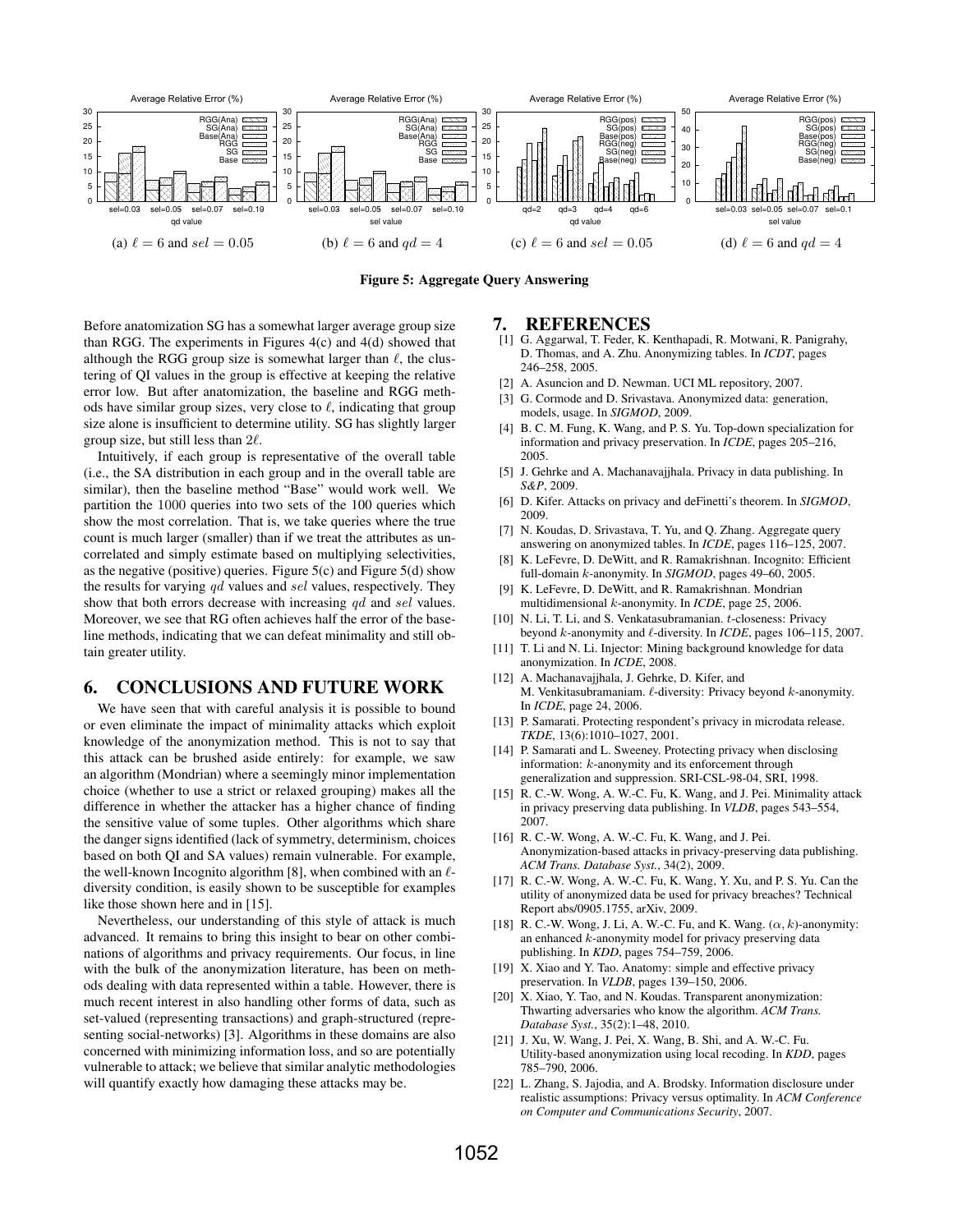## APPENDIX

## A. A BRIEF HISTORY OF ATTACKS

Research on anonymization is driven by studying potential attacks on proposed methods, leading to improved anonymization methods and new paradigms. Indeed, the groundbreaking work on k-anonymization can be seen as a response to trivial methods which merely remove uniquely identifying information [14]. That first work showed how quasi-identifiers in the data could be linked with external sources to reidentify individuals in the data and discover their sensitive values. Data which satisfies  $k$ -anonymity is still susceptible to attacks: if many individuals in a group have the same or similar sensitive values, the attacker's belief in a particular value can exceed the desired  $1/k$  bound. Such "homogeneity attacks" (identified as early as [13]) led to stronger requirements in the form of  $\ell$ -diversity (based on the frequency of sensitive values in a group) and t-closeness (based on the similarity of distributions in the group to the global distribution).

The minimality attack can be seen as another step in this process of attack and strengthening: algorithms which try too eagerly to enforce a condition such as  $\ell$ -diversity with the minimum of generalization or modification end up failing to meet their promises when the action of the algorithm is considered. The attack was first proposed by [15]; similar ideas were also discussed in [22] around the same time. Wong et al. [15] showed there exist algorithms that attempt to enforce measures such as  $\ell$ -diversity and t-closeness that are susceptible. The journal version of the paper showed in particular that when algorithms such Incognito [8], Mondrian [9] and Zhang's algorithm [22] are used to enforce  $\ell$ -diversity, the result can be attacked. Wong *et al.* then proposed a "Mask" algorithm that avoided minimality by modifying sensitive values, a paradigm which most anonymization algorithms explicitly avoid due to the distortion of basic statistics that results.

Recently, Xiao *et al.* [20] independently identified algorithms that can achieve  $\ell$ -diversity against an adversary who knows the algorithm. Compared to their algorithms, ours add less restrictive constraints and thus potentially have better data utility. We also demonstrated that the effects of the minimality attack are limited.

New attacks and countermeasures continue to be proposed. A limitation of our approach is that we focus on the case where the attacker has limited background knowledge, and so makes a uniformity assumption over the possible worlds implied by the anonymized data. However, recent work has considered extracting information about correlations between QIs and SAs in the anonymized data itself, and used this to modify beliefs about the likelihood of possible worlds [6, 17]. These so-called "foreground knowledge" or "deFinetti" attacks allow an attacker to again raise their confidence above the  $1/\ell$  level. The observed effects are most pronounced on small groups (of size 2 to 4 tuples). An open problem for the community is to exhibit algorithms where the effect of such attacks is bounded or removed, just as we have for the minimality attack.

## B. EXAMPLES OF MINIMALITY ATTACK



Figure 6: Examples of minimality attack on anonymized data

The anonymized table shown in Figure 6(a) shows a group of 4 items that has been formed by GG with a binary 2-diversity requirement. The grouping is shown prior to recoding. The left column shows the set of QIs present in the group in lexicographic order (stylized as values  $a, b, c, d$ ) and the right column shows that there are two "positive" and two "negative" values associated with the data. The intent is that any bijection between the QIs and SAs in this group should be possible, and since  $\ell = 2$ , no QI should be associated with a positive value with probability greater than  $\frac{1}{2}$ .

However, knowing that the GG algorithm was used, an attacker can learn more. The algorithm considered the input in the order  $a, b, c, d$ , and must have decided not to release the grouping  ${a, b}$ —therefore, this must not meet  $\ell$ -diversity. The only way that this could happen given the tuples present in the group is if both  $a$  and  $b$  were positive, violating the privacy requirement.

In Figure 6(b), the data is grouped (again, prior to recoding) to meet binary 2-diversity using Mondrian with strict partitioning. The QI value  $c$  is the median of the group, and in this implementation of Mondrian, the two groups considered were  $\{a, b\}$ and  $\{c, c, c, d\}$ . If both positive values were in the larger group  ${c, c, c, d}$ , this would have met the diversity requirement. Similarly, if only one positive value was in each group, the result would also meet the diversity requirement. So it must be that both  $a$  and  $b$ were positive, again violating the privacy requirement.

By contrast, if the Anatomy algorithm had been used to obtain binary 2-diversity, no such inference would be possible: in Figure 6(a), the SAs would be split into two groups with a positive and negative value in each, but the attacker would have no further information with which to identify the corresponding QIs. Likewise, in Figure 6(b) the split would be into three groups with at most one positive value in each, and the attacker could make no further inference.  $\square$ 

# C. DETAILED TECHNICAL MATERIAL C.1 Proof of Claim 4

CLAIM 4. *Methods which choose an SA-Intact grouping based on sensitive attributes alone are safe from the minimality attack.*

PROOF. Consider such a method which does not examine the quasi-identifiers at all during the formation of groups. Then the QI values for each input item could be altered completely, and the algorithm would be just as likely to find the same grouping. In particular, for any given group, the QIs could be interchanged so that any possible mapping of QIs to rows would be possible, and the same grouping would still result from the anonymization. But this means that the attacker has no way of establishing which QI belonged to which original row (beyond what is published), and hence to which original SA, within a group.  $\square$ 

## C.2 Proof of Theorem 5

THEOREM 5. *Given the output of an even-split algorithm, knowledge of the algorithm used and possible QI groups considered, the adversary's belief in the probability of any item in* any *possible group taking a particular sensitive value is at most*  $1/(\ell - \frac{2}{3})$ .

PROOF. The output of the algorithm consists of a set of groups of QIs and the corresponding set of groups of sensitive values. These form a partition of the original input to the algorithm. Clearly, the output groups give more information about individuals than any groups corresponding to ancestors in the tree. So consider a particular output group, and the child groups which it could have been partitioned into. Assume that the algorithm considered partitioning this group into its children, but did not since this would have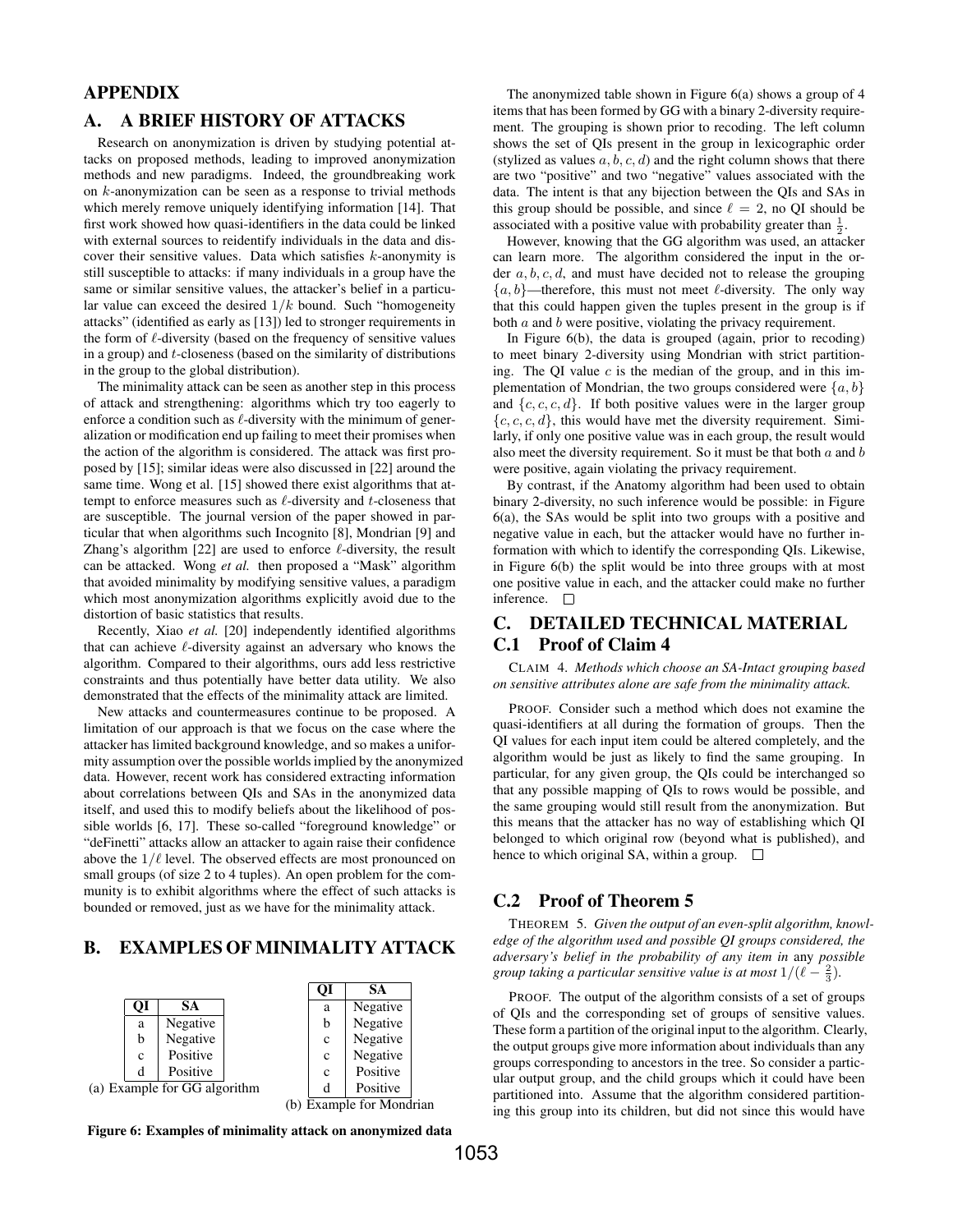violated the diversity requirement. We treat this as a deterministic decision; allowing a random choice only decreases the adversary's confidence in the probability of various outcomes.

Let the group under consideration be denoted  $G$ , and consider any sensitive value  $x$  present in  $G$ . Suppose this value occurs  $r$ times within G, and that G is formed from the union of  $k > 2$ subgroups. We reason about the probability of  $x$  in each of these subgroups. If all subgroups have the same size, then by the symmetry, any possible assignment of the  $\alpha$  copies of  $x$  to each group is equally likely. Since G is  $\ell$ -diverse, the probability of x in each group is also at most  $1/\ell$ .

Therefore, the case to consider is when the  $k$  subgroups are not equal in size. By the conditions on the grouping, some are size  $s-1$ and the rest are size s. Since we assume that some subgroups is not diverse, let r be the smallest value so that  $r/(s-1) > 1/\ell$ . Consider the possible worlds that have various numbers of instances of  $x$  in each of the  $k$  subgroups. We can have at least  $r$  copies of  $x$  in the smallest group, and the remaining copies divided between the other groups. Let  $v$  be a vector of  $k$  values which records how many copies of  $x$  are in each group:  $v_1$  indicates the number in the first group, and so on. Due to the similarity of sizes of the other groups, if there are  $r + 1$  or more copies of x present, then they cannot satisfy the diversity condition: since  $s \geq r + 1$  (otherwise, it is not possible to have this many copies of  $x$  present in a group), it follows that  $rs+s-r-1 \ge rs$ , and hence  $(r+1)/s \ge r/(s-1) > 1/\ell$ . The other case to analyze is whether  $r$  copies of  $x$  are placed in a group of size s is diverse or not. If it is not, then  $r/s \leq 1/\ell$  while  $r/(s-1) > 1/\ell$ , and so  $s = r\ell$ . Consequently, with r copies of x in a group of size  $s - 1$  gives the adversary a probability of  $r/(s-1) = s/(s-1) \cdot 1/\ell.$ 

We analyze all possible vectors  $v$  which have at least one group violating the diversity requirement. First, consider all vectors which have one entry at least  $r+1$ . For each such vector, consider all vectors which are permutations of it: observe that they all correspond to assignments of copies of  $x$  to groups so that at least one group has more than  $r + 1$  copies, and hence cannot be diverse. Across all these vectors then the average number of copies of  $x$  in each group is  $\sum_{i=1}^{k} v_1/k = r/k$ . Each possible assignment generates almost the same set of possible worlds: there are slightly more possible worlds corresponding to cases with the lack of diversity due to groups of size s than size  $s-1$ , but this only weakens the adversary's knowledge. Hence, for groups of size  $s - 1$ , the adversary's belief is bounded by

$$
\frac{r}{k(s-1)} \le \frac{1}{\ell} \cdot \frac{|G|}{ks-k} \le \frac{1}{\ell} \cdot \frac{ks-1}{ks-k} \le \frac{s}{s-1} \cdot \frac{1}{\ell}
$$

for  $s \geq 1$ .

The only remaining cases are those where there are  $r$  copies of x associated with groups of size  $s - 1$ . The confidence on just this subset is also at most  $s/(s-1) \cdot 1/\ell$ , so no matter how much weight is placed on either of these two cases, the attacker's confidence can be at most this much. Since  $s - 1 \ge \ell$  (else the algorithm would not have considered a group of this size, as  $\ell$ -diversity requires the group to be size at least  $\ell$ ), the bound can be written as  $1/(\ell - \frac{\ell}{\ell+1})$ . For any reasonable  $\ell$ , this is only marginally worse than  $1/\ell$ : in the worst case,  $\ell \geq 2$  so the final guarantee on the adversary's knowledge is essentially equivalent to  $(\ell - \frac{2}{3})$ -diversity.

#### C.3 The Symmetric Grouping Algorithm.

Consider the input to the greedy grouping, which is the data sorted based on some chosen ordering. We apply a natural evensplit algorithm to this: starting with the full data, consider the split that divides the current group under consideration into two almost

**Input:** a microdata table T and a parameter  $\ell$ **Output:** a set of groups  $\{G_1, G_2, ..., G_p\}$  such that  $\{G_1, G_2, ..., G_p\}$  is a partition of T and each group  $G_i$   $(1 \leq i \leq p)$  satisfies  $\ell$ -diversity. 1. Initialize  $G_1 = T$ . 2. Split the current group  $G = t_1 \dots t_r$  into  $G' = t_1 \dots t_{\lfloor (l+r)/2 \rfloor}$ and  $G'' = t_{|(l+r)/2|+1} \dots t_r$ . 3. If both  $G'$  and  $G''$  satisfy  $\ell$ -diversity, recurse on each in turn.

#### Figure 7: Symmetric Grouping Algorithm with  $\ell$ -diversity

equal halves, say by always breaking ties with the larger group consisting of the left half of the items under the given ordering (hence the algorithm remains quite deterministic; it is the symmetric nature which avoids minimality attack). If both new groups satisfy the privacy requirement, then we recurse on each group in turn, else we keep the current group, and terminate this branch of the recursion. Pseudocode for a realization of SG is given in Figure 7 in the appendix. We note that although described in a top-down fashion, the algorithm can also be thought of as bottom-up: starting with the leaf-level groups, merge a node with its sibling if it does not meet the diversity requirement. Given the same hierarchy of groups over an input, the bottom-up merging reaches the same final grouping as the top-down approach. The bottom-up method looks similar to the greedy grouping algorithm, but made symmetric: instead of growing groups left-to-right, the algorithm grows groups respecting the hierarchy, and merges a pair if either neighbor is unsafe. However, by Theorem 5, there is very little information that an adversary can deduce from the output of SG, whereas we have seen several examples where GG reveals more information.

#### C.4 Proof of Theorem 7

THEOREM 7. *For any output group*  $G$ ,  $p(b_1) \in (1/\ell, e/\ell)$ *.* 

PROOF. As for the deterministic version of GG, it suffices to consider a single group  $G$  alone. By definition,  $G$  is formed from the union of a set of buckets, and the QI values of the buckets are known. However, the associations between the QI values and the sensitive attribute values are not known.

We consider all possible assignments of the sensitive values to the QI values. Each assignment is viewed as a possible world, W. In some possible worlds, the first bucket  $b_1$  meets the privacy guarantee and so the merge is voluntary; we call the set of such possible worlds WS. We call the set of worlds where this does not hold WN. Note that the relative sizes of these two sets is data dependent. In one extreme case, all sensitive values in G are distinct (or negative),  $|WW| = 0$ . Here, all possible worlds are safe, so if G consists of more than one bucket, the merges must all have been voluntary. Another extreme case is when each sensitive value in G occurs exactly a  $1/\ell$  fraction of the time. Here,  $|WW| \gg |WS|$ , so it is much more likely that the merges were forced.

Without additional knowledge, we must treat each of the possible worlds in WS as equally likely (we write this probability as  $Pr[W \in WS]$ ; similarly, each possible world in WN is also equally possible (let the probability be  $Pr[W \in WN]$ ). When minimality attacks are not considered,  $Pr[W \in WS] = Pr[W \in WN]$ and therefore the probability that a record  $r \in g$  takes a positive sensitive value is the fraction of positive values in  $G$ . When applying the minimality attack to the (deterministic) GG algorithm,  $Pr[W \in WS] = 0$  and  $Pr[W \in WN] = \frac{1}{|WN|}$ .

For the binary  $\ell$ -diversity guarantee, the probability that a record in the first bucket  $b_1$  is sensitive assuming  $W \in \mathsf{WS}$  is given by  $p(b_1|W \in WS)$ . The probability  $p(b_1|W \in WN)$  is defined simi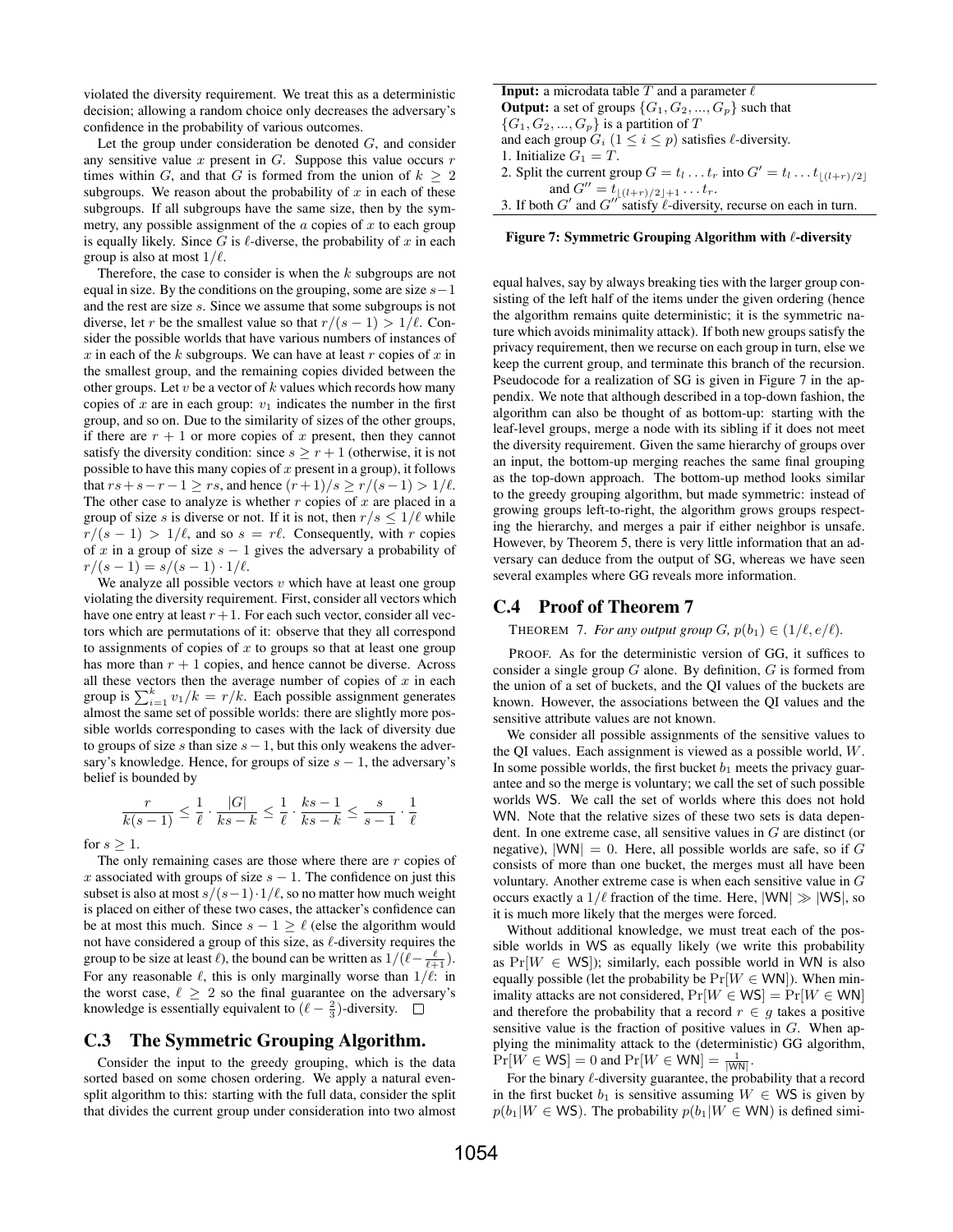larly for  $W \in \text{WN}$ . Then  $p(b_1)$ , the probability that a record in  $b_1$ is sensitive is given by

$$
p(b_1) = |WS| Pr[W \in WS] p(b_1|W \in WS)
$$
  
+|WN| Pr[W \in WN] p(b\_1|W \in WN)

The probability that a uniformly chosen world  $W$  belongs to WS is given by  $|WS|/(|WS| + |WN|)$ , but the probability that this results in a merger is  $p|WS|/(|WS| + |WN|)$ . Given that a merger took place, we can write  $Pr[W \in WS] = \frac{p}{p|WS|+|WN|}$  and  $Pr[W \in \text{WN}] = \frac{1}{p|W\text{S}|+|W\text{N}|}$ . Note that when  $p = 0$ , the bound reduces to the simpler case where all possible worlds belong to WN. The bound on  $p(b_1)$  is now

$$
p(b_1) = \frac{p|WS|p_x(b_1|W \in WS) + |WN|p_x(b_1|W \in WN)}{p|WS| + |WN|}
$$

From our analysis in Section 3), we have that  $p(b_1|W \in WS) \le$  $1/\ell$  and  $p(b_1|W \in \text{WN}) \leq e/\ell$ . Thus,

$$
p(b_1) \le \frac{p|\mathsf{WS}| + |\mathsf{WN}|e}{\ell(p|\mathsf{WS}| + |\mathsf{WN}|)} \in (1/\ell, e/\ell]
$$

 $\Box$ 

# D. ANALYSIS OF GREEDY GROUPING **D.1** Reducing to the first bucket  $b_1$

In the next theorem, we show that the greatest privacy risk occurs within the first bucket  $b_1$ .

**THEOREM** 8. *Given an output group*  $G_{1,m} = \bigcup_{j=1}^{m} b_j$  *where the buckets are in the order of*  $b_1, b_2, \cdots, b_m$ , we have

$$
\forall 1 \leq i < m : p(b_i) \geq p(b_{i+1}).
$$

PROOF. Any group  $G_{1,m}$  output by GG could have resulted from any one of many possible input relations. Each possible world corresponds to a permutation of the sensitive values in  $G_{1,m}$ . We analyze these possible worlds by grouping together all worlds which share the same number of positive values in each bucket. Each such grouping of possible worlds can be mapped to a sequence of  $m$  integers from  $[\ell + 1]^m$ , recording the number of positive values in each of the  $m$  buckets in turn. A possible world could have been the input relation if and only if the corresponding sequence is valid, i.e., it satisfies the constraints given by Inequations (1) and (2). Each valid sequence implies a set of valid worlds, although note that the number of worlds generated by different sequences varies.

Consider such a sequence  $(n_1, n_2, \ldots, n_m)$ . Observe that, for it to be valid, we must have  $\sum_{i=1}^{m} n_i = m$ : it cannot be more, else the full sequence is not  $\ell$ -diverse, and it cannot be less, else some prefix is  $\ell$ -diverse. To analyze the likelihoods of different numbers of positive values within the buckets, we hold all elements of the sequence fixed, except for  $n_i$  and  $n_{i+1}$ . Then the value  $r =$  $n_i + n_{i+1}$  is also fixed, by the above observation. We consider all possible assignments of  $n_i$  and  $n_{i+1}$  that generate valid sequences. Certainly, if assigning  $(n_i = c, n_{i+1} = r - c)$  generates a valid sequence, then  $(n_i = c + 1, n_{i+1} = r - c + 1)$  is also a valid sequence. Let the minimum value for  $n_i$  that generates a valid sequence be t, then  $n_i = j$ ,  $n_{i+1} = r - j$  is valid, provided  $t \leq$  $j \leq r$ ; all other assignments are invalid.

Let the number of valid worlds corresponding to this sequence with  $(n_i = j, n_{i+1} = r - j)$  be  $N_j$ . Then we have  $N_j = N_{r-j}$ , since we can establish a bijection between the worlds in each case: essentially, any world with  $(n_i = j, n_{i+1} = r - j)$  becomes a world with  $(n_i = r - j, n_{i+1} = j)$  by exchanging buckets i and  $i + 1$ . Now we can calculate

$$
p(b_i) = \frac{\sum_{j=t}^{r} j N_j}{\sum_{j=t}^{r} N_j}
$$
 and 
$$
p(b_{i+1}) = \frac{\sum_{j=t}^{r} (r-j) N_j}{\sum_{j=t}^{r} N_j}.
$$

Therefore,  $p(b_i) - p(b_{i+1}) =$  $\sum_{j=t}^{r} (2j - r)N_j$  $\frac{\sum_{j=t}^{r} N_j}{\sum_{j=t}^{r} N_j}$ .

To prove the theorem, we show that the numerator is never negative. When  $t \ge r/2$ , we have  $(2j - r)N_j \ge 0$  for all  $t \le j \le r$ . Then  $p(b_i) - p(b_{i+1}) \geq 0$ .

When 
$$
t < r/2
$$
, write  $T = \sum_{j=r-t+1}^{r} (2j - r)N_j$ , so we have

$$
\sum_{j=t}^{r} (2j - r)N_j
$$
\n
$$
= T + \sum_{j=t}^{\lfloor r/2 \rfloor} (2j - r)N_j + \sum_{j=\lfloor r/2 \rfloor + 1}^{r-t} (2j - r)N_j
$$
\n
$$
= T + \sum_{j=r-\lfloor r/2 \rfloor}^{r-t} (2(r - j) - r)N_{r-j} + \sum_{j=\lfloor r/2 \rfloor + 1}^{r-t} (2j - r)N_j
$$
\n
$$
= T + \sum_{j=\lfloor r/2 \rfloor + 1}^{r-t} (r - 2j)N_j + \sum_{j=\lfloor r/2 \rfloor + 1}^{r-t} (2j - r)N_j
$$
\n
$$
= T \ge 0
$$

We have  $p(b_i) \geq p(b_{i+1})$  for any sequence  $(k_1, k_2, \dots, k_m)$ . Therefore,  $p(b_i) \geq p(b_{i+1})$ .  $\Box$ 

## **D.2** Calculation of  $p(b_1)$ .

Following the analysis in Theorem 8, in a given world we have  $n_i$ occurrences of positive sensitive values in bucket  $b_i$ , and

$$
\sum_{i=1}^{m} n_i = m \tag{3}
$$

Note that Equation (3) guarantees that Inequation (1) holds since

$$
f(G_{1,m}) = \frac{m}{m\ell} = \frac{1}{\ell}
$$

The constraints given by Inequation (2) are equivalent to

$$
\forall 1 \le j < m: \sum_{i=1}^j n_i \ge j+1 \tag{4}
$$

We calculate  $p(b_1)$  for  $b_1$  by enumerating all possible worlds consistent with the output group  $G_{1,m}$ . Each possible world of  $G_{1,m}$  corresponds to a permutation of the sensitive values in  $G_{1m}$ so that Equation (3) and Inequations (4) are satisfied. Based on the random worlds assumption, we must consider each possible world to be equally likely. The probability  $p(b_1)$  is calculated simply by dividing the expected number of positive values in  $b_1$  (written as  $E[n_1]$ ) by the size of  $b_1$ , i.e.:

$$
p(b_1) = \mathsf{E}\left[\frac{n_1}{|b_1|}\right] \tag{5}
$$

Let  $m^* = \min\{m, \ell\}$ , an upper bound on any  $n_i$ , and let  $N_k$  be the number of possible worlds where  $n_1 = k$ . Then, we have

$$
E(n_1) = \frac{\sum_{k=2}^{m^*} kN_k}{\sum_{k=2}^{m^*} N_k}
$$
 (6)

By Inequation (2),  $n_1 \geq 2$ , i.e., bucket  $b_1$  must contain at least 2 positive values. Since  $|b_1| = \ell$ , combining Equations (6) and (5)